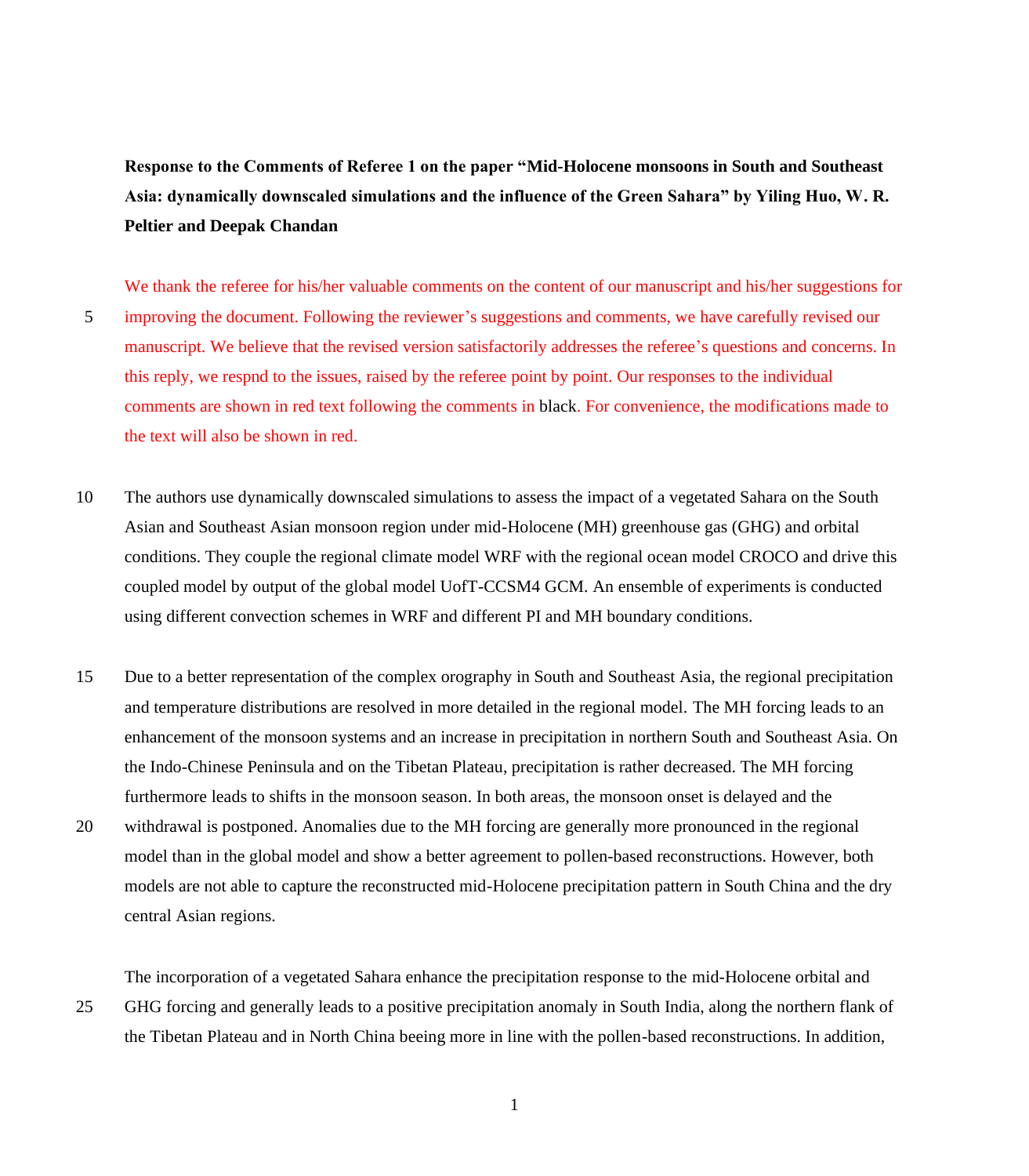the simulations with Green Sahara only show a sligth shift in the monsoon season compared to pre-industrial times.

The authors have taken great effort to compare the regional and global model simulations. They visualise their 30 results with many, easy-to-read illustrations, which are described in detail and comprehensibly in the text. Unfortunately, however, the analysis rarely goes beyond these descriptions. Results are not quantified and not analysed in detail. Also, with the large number of illustrations and descriptions, the main guiding question about the influence of the green Sahara on the monsoons in the regional model is lost. I also miss a comparison with results of model studies (regional and global models) that have already been carried out on the Asian monsoon

35 during the mid-Holocene. Since the core question is very interesting and the study could make a major contribution to better understanding and quantifying the interactions between the West African and Asian monsoons, I still recommend considering publishing the manuscript. However, major revisions are needed.

Many thanks to the reviewer for this positive feedback, which we appreciate. We agree that the readers will likely find our paper new and interesting.

- 40 The referee also suggests that the importance of the main guiding question concerning the influence of the green Sahara on the monsoons in the regional model may have been somewhat obscured by the large number of illustrations and descriptions. In the revision, we have reduced the number of figures from 12 to 11 and, for the ones we keep, we provided a more quantitative presentation of our results**.** We have also moved description of the sensitivities of our results to the various cumulus parameterization schemes employed in our physics mini-45 ensemble into the appendix. In the main text, only ensemble means (both temperature and precipitation) from
- the simulations are discussed.

The referee seems to be incorrect in suggesting that we have not adequately compared our simulations to previous results of model studies on the Asian monsoon during the mid-Holocene. In our discussion significant such discussion will be found (lines 196, 213-214, 223-224, 300-301, 324-325). Has the referee missed these? If

50 there are specific references that the referee believes we have missed, it would have been more helpful to have listed them.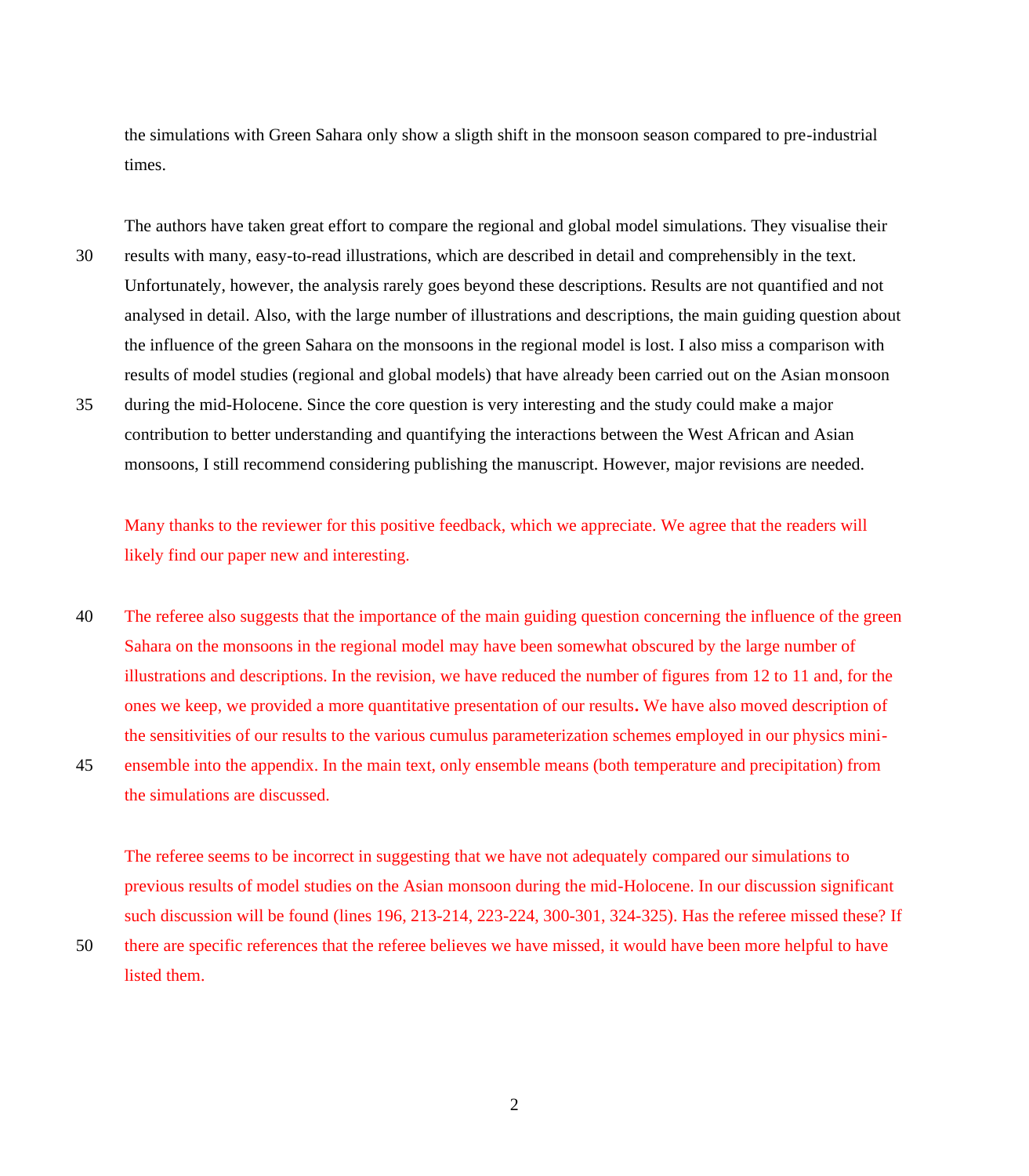Main comments to the authors:

a) I understand that the monsoon precipitation distributions may strongly be influenced by the convection 55 scheme in the model, since most rainfall stems from convective cloud cluster. However, in the context of this study, a comparison of the simulations with the different convection schemes seems to me to be too extensive. It is more a, disruption  $\epsilon$  than a significant contribution to underline the core message. Perhaps one could simply discuss an ensemble mean from the simulations in the main text and, for example, include the uncertainties in

60 presented in the supplement or appendix. Omitting the comparison would also help the paper to focus more on the main question.

plots about the precipitation mean over the two regions. A comparison of the different simulations could then be

We thank the reviewer for this suggestion and we have moved description of the sensitivities of our results to the various cumulus parameterization schemes employed in our physics mini-ensemble into the appendix. In the main text, only ensemble means (both temperature and precipitation) from the simulations are shown and 65 discussed but that didn't change any of the major conclusions.

b) It is useful to compare the results with palaeo-reconstructions. Since the pollen-based reconstructions cover a larger spatial variability, it makes sense to concentrate on these reconstructions and not to discuss the cave records. On the one hand, it is still not entirely clear what the cave records recorder at all (whether changes in wind direction or changes in precipitation), and on the other hand, they are located very unfavourably, precisely 70 on the border between positive and negative anomalies in the model. In the meantime, there is also a new pollen-based data set by Herzschuh et al. (2019) that mainly covers China. It would be interesting to see whether the deviations from the models to the reconstructions also show up in a comparison with these new reconstructions. Please use a metric to quantify your findings. Just per eye it can hardly be seen that e.g. the

75 (reference: Herzschuh, U. et al.: Nature Communications, 10: 2376, 2019 doi:10.1038/s41467-019-09866-8).

regional model fits better to the reconstructions than the global model for Mhref.

Thank you for suggesting we integrate the new palynological data into our paper. We have compared the results with data set by Herzschuh et al. (2019) in the revision. We also used Mean Relative Error (MRE) to quantify the goodness of fit between model results and reconstructions: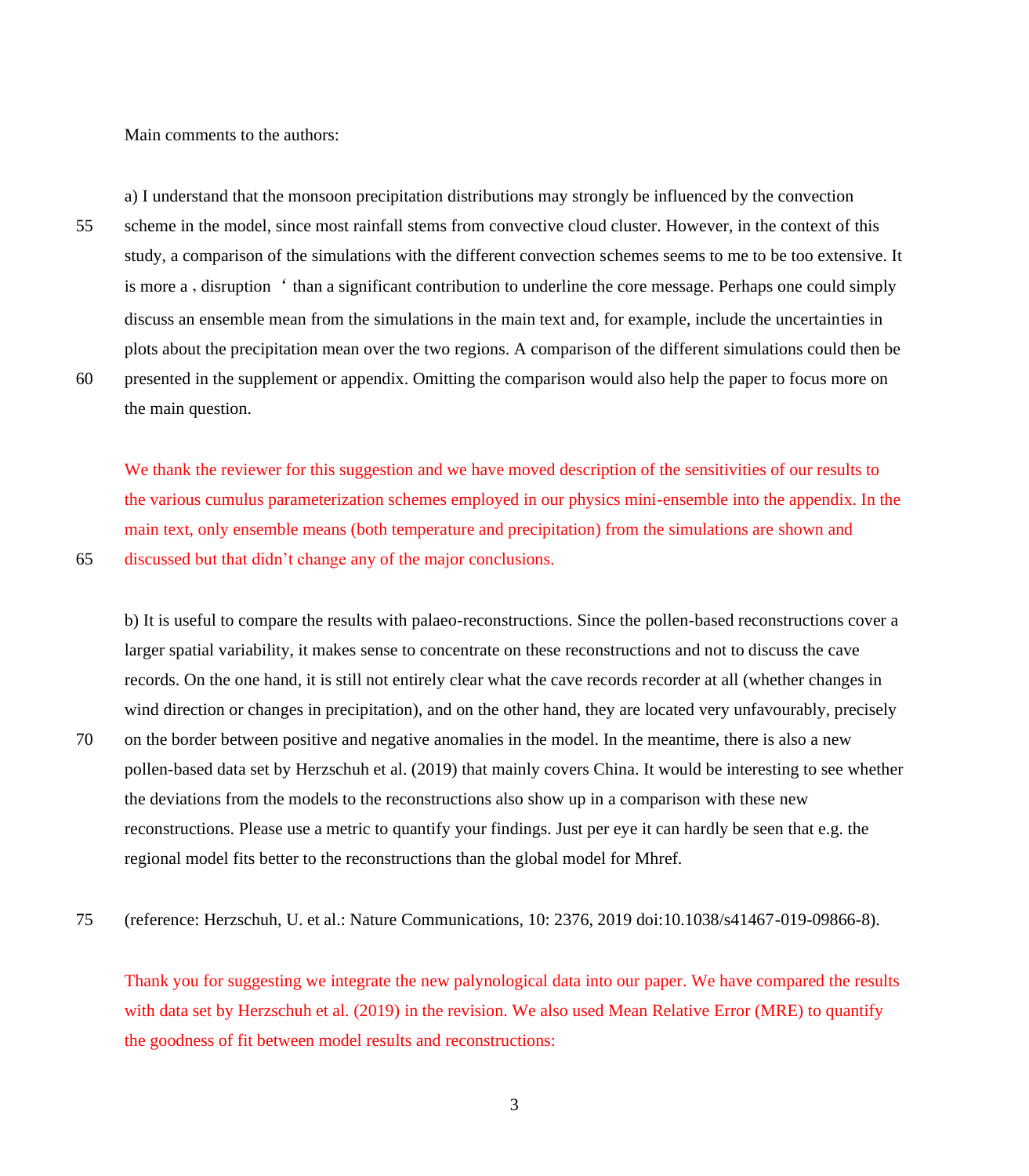"To quantify the fit to the reconstructions, Mean Relative Error (MRE) is calculated using the following Eq(1):

$$
80 \qquad \text{MRE} = \frac{1}{n} \sum_{i=1}^{n} \frac{|p_i - d_i|}{|d_i|},\tag{1}
$$

where n is the number of data points, di stands for the proxy data, pi for the model prediction. Considering all the points that have proxy data (Bartlein et al., 2011) in the WRF domain, dynamical downscaling reduced MRE of the global model by 12%. For the points north of the TP, both the GCM and the downscaled simulation fail to simulate the same sign of precipitation anomalies as indicated by the proxy data. Considering only the

85 points south of 40° N, MRE of downscaled simulation is 35 % smaller than that of the GCM. The pollen-based data set by Herzschuh et al. (2019), however, suggests much larger precipitation enhancement during the MH especially over East China and is therefore less consistent with both global and regional model results."

Regarding the usefulness of the cave data, previous modelling results (Pausata et al., 2011; Lewis et al., 2010) and analyses of modern-day instrumental records of  $\delta^{18}$ O and precipitation over Asia (Dayem et al., 2010)

- 90 suggest that the large-amplitude precessional scale variability in the  $\delta^{18}$ O in speleothems is owing to precessionally forced changes in the strength of the Indian monsoon and monsoon rainfall in south of China that are in phase and oxygen-isotope records in speleothems are often interpreted as an index for the Asian monsoon intensity. Thus, we choose not to remove the discussion on the cave records in the revision.
- Dayem, K. E., Molnar, P., Battisti, D. S. & Roe, G. H. Lessons learned from oxygen isotopes in modern 95 precipitation applied to interpretation of speleothem records of paleoclimate from eastern Asia. Earth Planet. Sci. Lett. 295, 219–230 (2010).

Lewis, S. C., LeGrande, A. N., Kelley, M. & Schmidt, G. A. Water vapour source impacts on oxygen isotope variability in tropical precipitation. Clim. Past 6, 325 - 343 (2010).

Pausata, F., Battisti, D., Nisancioglu, K. et al. Chinese stalagmite  $\delta$  18O controlled by changes in the Indian 100 monsoon during a simulated Heinrich event. Nature Geosci 4, 474–480 (2011). https://doiorg.myaccess.library.utoronto.ca/10.1038/ngeo1169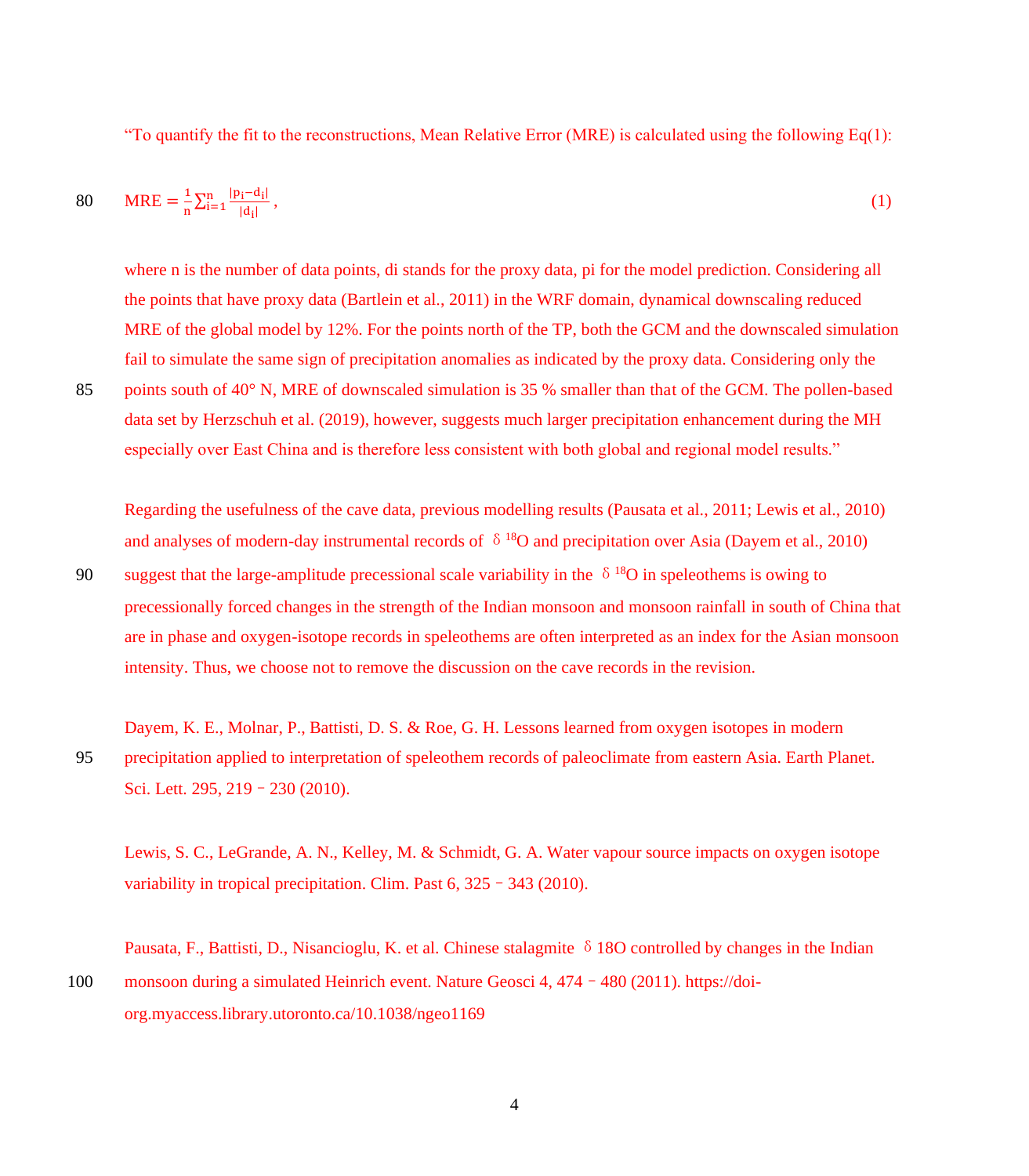c) I think you could reduce the number of figures. For instance, you could show the SST and continental surface temperatures in one plot (Fig. 4 + 5). You could show the topography of both models together with the names of the geographical regions. Please think about which plot is really necessary and which do not help to underline 105 what you want to say in your paper.

In accordance with the referees' wishes, we have now combined Figs. 4 and 5 to Fig. 4 in the revision and reduced the number of figures from 12 to 11.



JJAS continental surface air temperature and SST anomalies

**Figure 4: JJAS SST (contour interval 0.3° C) and continental surface air temperature anomalies (in ° C) for MHREF in**  110 **(a) UofT-CCSM4 and (b) WRF. (c) shows monthly continental air temperature anomalies over SA (solid) and SEA (dashed). Shifts in calendar are not accounted for, i.e. the model calendar is used for the calculation of all anomalies. The topography contours (black) of 500 m, 1000 m, 2000 m and 4000 m are also shown in (a, b).**

d) The paper would benefit on a detailed discussion which processes are connecting the Green Sahara and South and Southeast Asia. Please already summarize in the Introduction, why the land-surface in North Africa may

115 affect the Asian monsoon, how this teleconnection work and which dynamical circulation systems may be involved. To me it is e.g. not clear, why a greener land-surface outbalances the monsoon season shifts seen in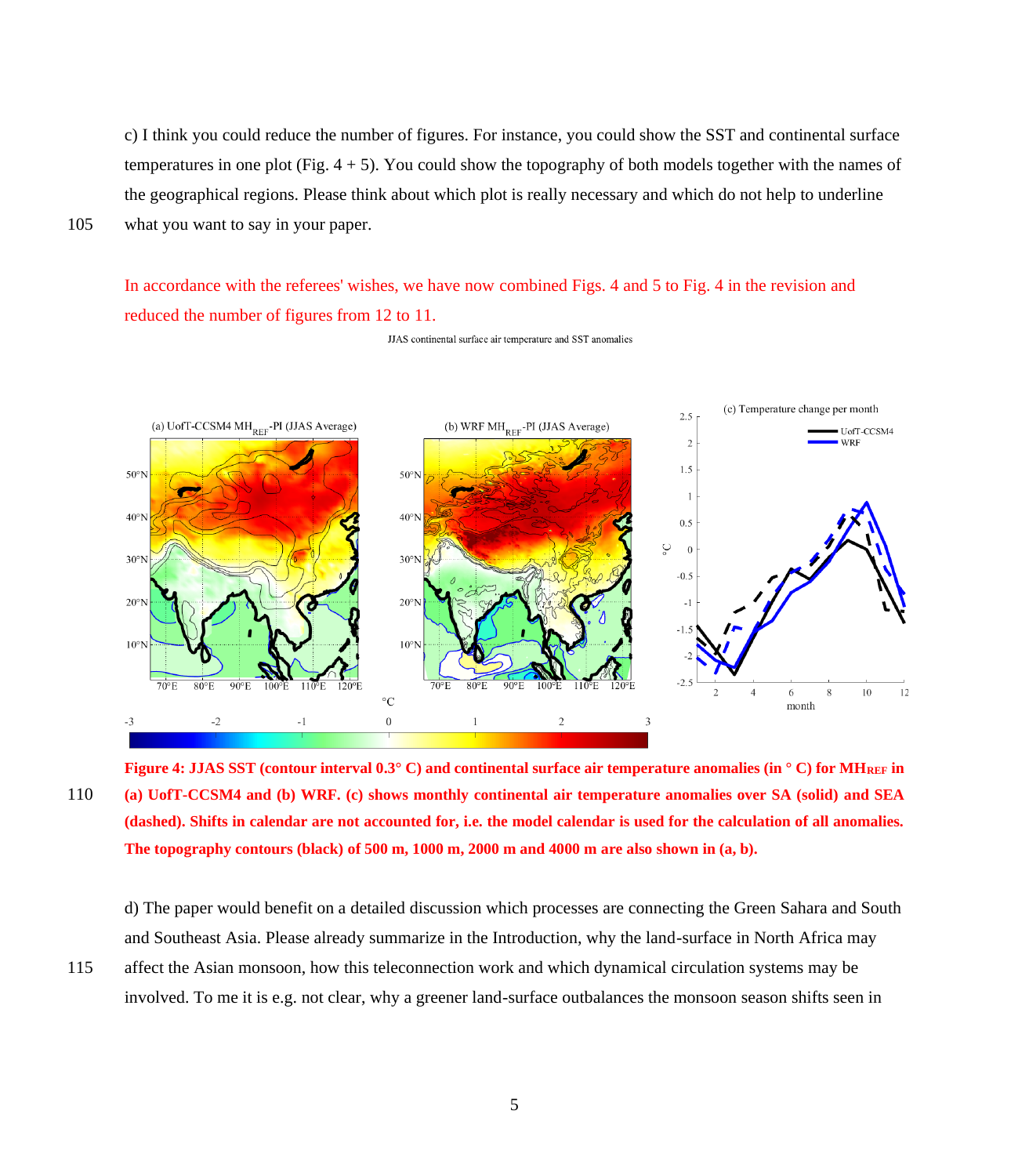the MHref simulation. It would e.g. be helpful to show and discuss the precipitation pattern and the atmospheric circulation in the global model for the entire region, North Africa + South/Southeast Asia.

We added a sentence in the introduction to discuss how the land-surface in North Africa may affect the Asian 120 monsoon:

"Pausata et al. (2017) and Sun et al. (2019) pointed out that the presence of GS conditions in northern Africa shifts the Walker Circulation westward through changes in equatorial Atlantic SSTs and warmed the Indian Ocean, which enhances the SAM and SEAM."

We also show and discusse the precipitation pattern and the atmospheric circulation in the global model for 125 Northern Africa and SA and SEA now:

"In the global model, the GS enhances the northward expansion of the North African monsoon (Fig. 9c). Under the GS boundary conditions, the low-level westerlies over the northern Indo-Pacific Ocean becomes weaker than in MH<sub>REF</sub> (Fig. 9f), which decreases the upwelling and hence increases the SSTs of that region(Fig. S1), favouring more evaporation. Anomalous easterlies induced by GS over the North Pacific carry more moisture

```
130 into SA and SEA, intensifying the monsoon precipitation there."
```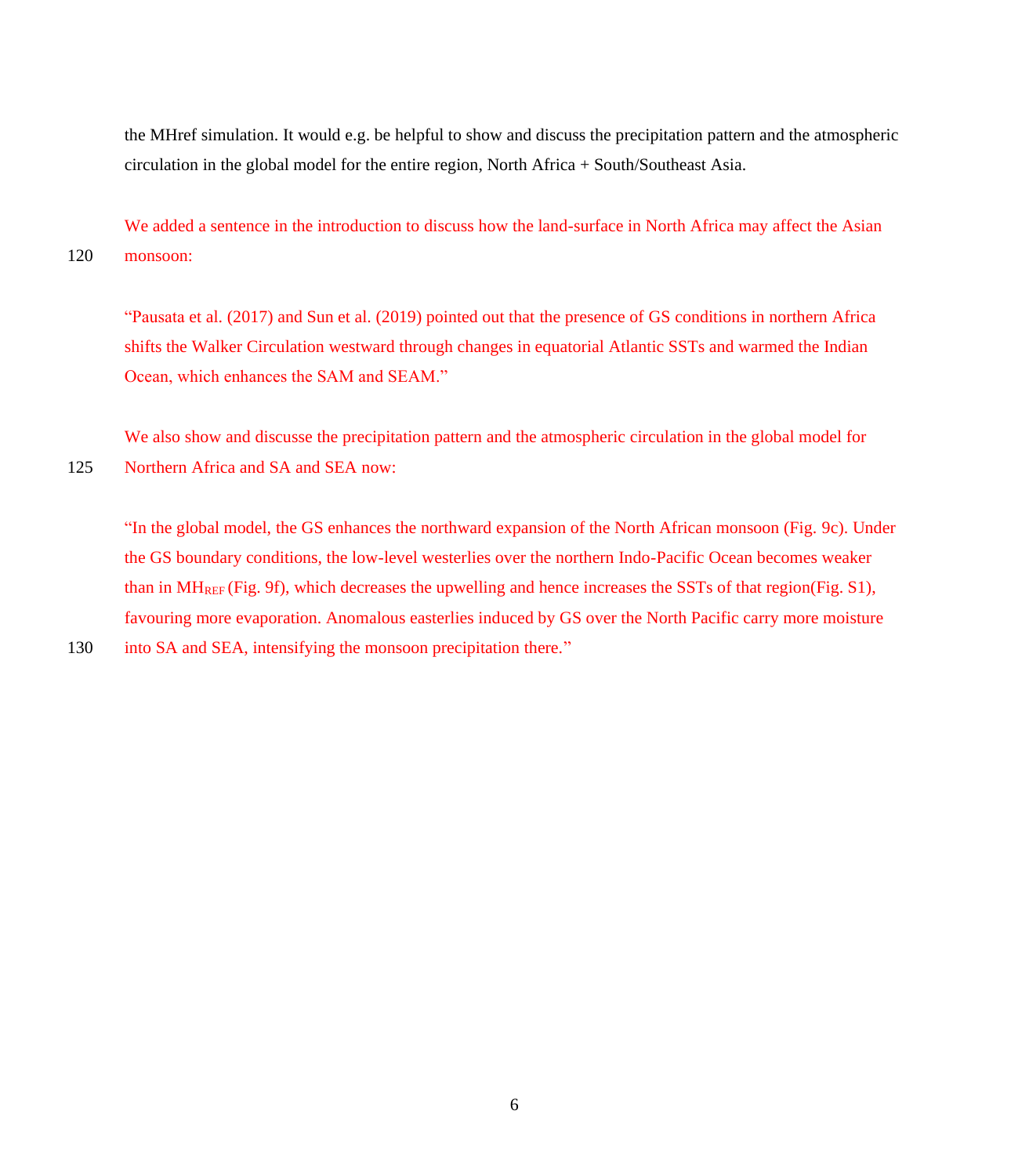## JJAS atmospheric circulation



**Figure 11: 250 hPa winds (vector, m s-1 ) and precipitation (shaded,mm day-1 ) of the WRF-CROCO ensemble mean for (a) the PI simulations and anomalies in (b) MHREF and (c) MHGS. 850 hPa winds (vector, m s-1 ) and SST (shaded, ° C) of the WRF-CROCO ensemble mean for (d) the PI simulations and**  135 **anomalies in (e) MHREF and (f) MHGS. The topography contours of 500 m, 1000 m, 2000 m and 4000 m are also shown.**

e) The Introduction is very detailed, but you present a lot of information that is not really necessary to understand your paper (at least one has the feeling that it does not help to understand the paper). I recommend to re-structure the Introduction and pushing the individual parts more towards the main topic. For instance, in the 140 first part (ll. 30 to 42) you stress the importance of the Tibetan Plateau on the Asian monsoon. Afterwards you talk about the population. I think, it would be more target-oriented to connect the importance of the Tibetan Plateau with the need to use a high spatial resolution in climate models to better represent the effect of the Tibetan Plateau on the monsoon. In global models, the Plateau is usually very flat, so why should global models

capture the effect of the Plateau on the regional circulation? And this is one reason why it is so important to

145 downscale the simulation.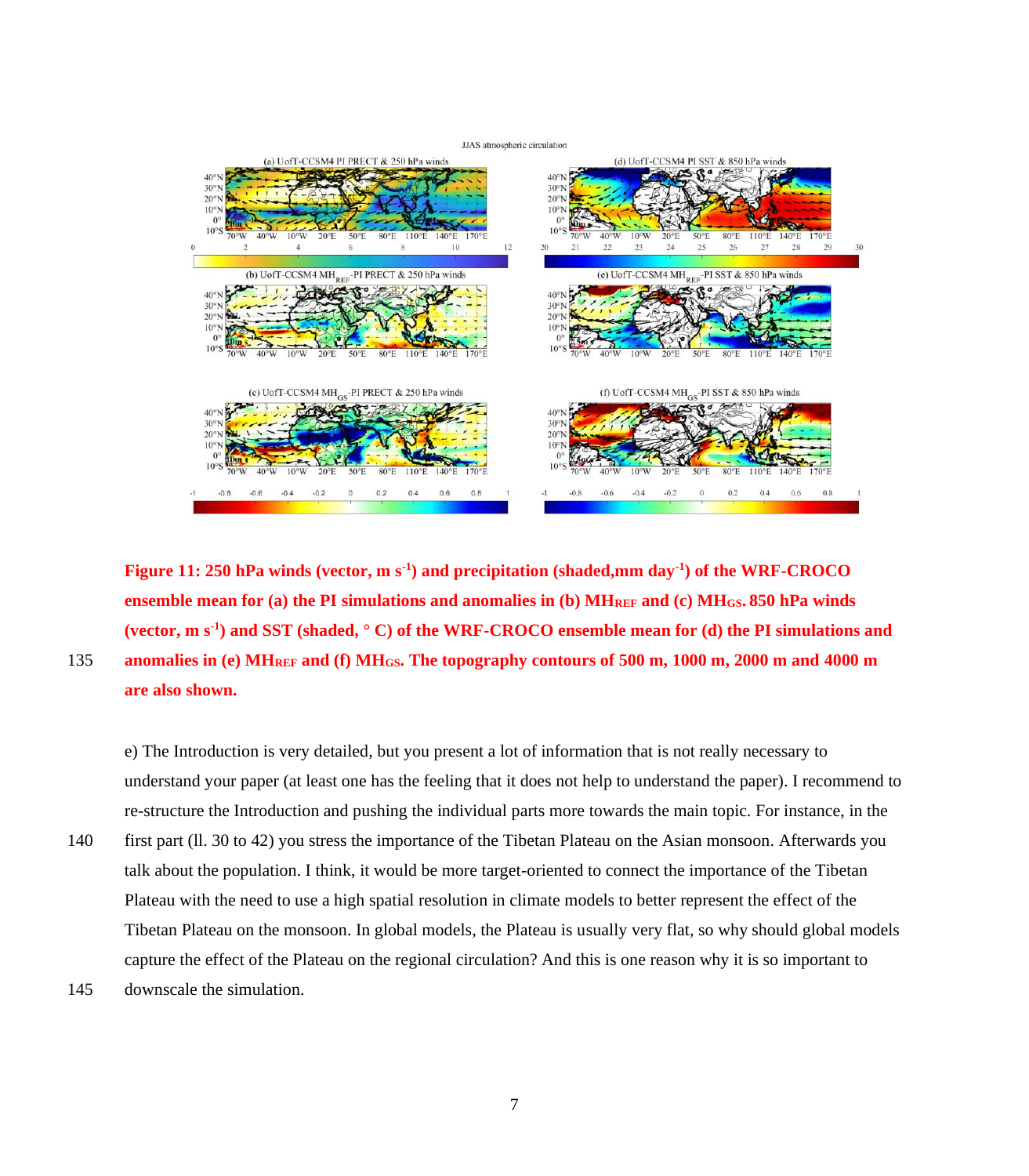Try to shorten the Introduction by beeing more precise and always keep your main topic in mind. You want to ... convince" everybody that it is necessary to use regional models to analyse and understand the effect of a Green Sahara on the South and Southeast Asian monsoon. It is also important to highlight the advantages of the regional model for analysing the effect of the Green Sahara on the South and Southeast Asian monsoon.

150 We have shortened the Introduction by about 20%.

We have moved lines 35-42 in the original manuscript to the third paragraph, where we connected the importance of the Tibetan Plateau with the need of high resolution climate simulations in lines 74-86:

"In addition, the strengths of SAM and SEAM circulations and their onset, maintenance and withdrawal are to a significant extent influenced by the contiguous Tibetan Plateau (TP) that serves an elevated heat source for the

- 155 atmosphere in summer that intensifies the thermal contrast between the continent and ocean in the region influenced by the Asian monsoons (Wu et al., 2007). However, due to the coarse horizontal resolutions of the global models, the TP, as well as the local mountains over SA and SEA, is poorly represented in GCMs. As a result, GCMs are incapable of realistically capturing local-scale atmospheric circulation and precipitation processes, which are strongly influenced by the orography. In order to fill the need for high quality climate
- 160 information on regional scales while maintaining the computational tractability of the problem, this study employs the same dynamical downscaling pipeline described in Huo and Peltier (2021), to dynamically downscale MH global simulations."

f) Some sentences are really long. Please try to keep sentences short (e.g. ll 13.-17)

Thank you for this suggestion. We have shortened the long sentence in lines 13-17 to two separate sentences: 165 "In order to more accurately capture important regional features of the monsoon system in these regions, we have completed a series of regional climate simulations using a coupled modeling system to dynamically downscale MH global simulations. This regional coupled modeling system consists of the University of Toronto version of the Community Climate System Model version 4 (UofT-CCSM4), the Weather Research and Forecasting (WRF) regional climate model and the 3D Coastal and Regional Ocean Community model 170 (CROCO)."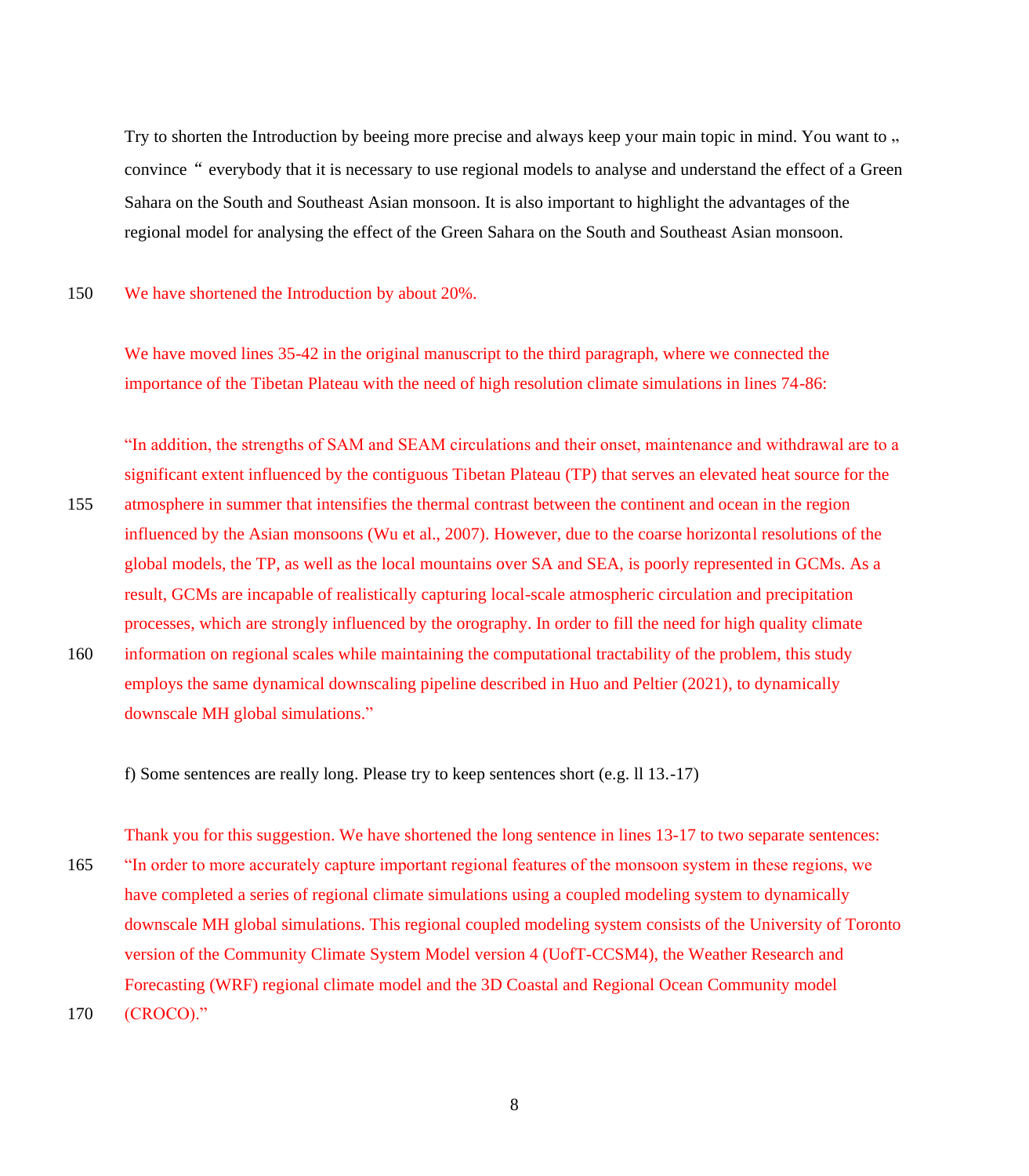g) It is often annoying when too many methods are not explained, but instead reference is made to other articles. Please think about explaining the main methods and giving essential informations on the models directly in this paper.

In the absence of specific details it is difficult to respond to this.

175 Section 2 and Fig. 2 give details of the primary method (dynamical downscaling) employed in this paper. Three component of the coupled model system (WRF, CROCO and UofT-CCSM4) are introduced in section 2. The major features of the MH simulations  $(MH_{REF}$  and  $MH_{GS}$ ) are also provided in this section.

However, in the revision, we have added a sentence regarding the global model UofT-CCSM4 in lines 148-149:

"It is based on the standard CCSM4 model (Gent et al., 2011) with modifications of the ocean component for 180 paleoclimate simulations."

Minor comments:

L 22: Decreased surface temperatures during mid-Holocene monsoon seasons may to a large part also result from the evaporative cooling of the surface due to enhanced precipitation.

Since our paper mainly focuses on the simulation of MH monsoon precipitation over SA and SEA and the 185 reasons for temperature changes were barely investigated, this sentence has been removed from the abstract.

LL81-92: This method part could be shifted to the end of the Introduction. It disturbs the story here.

We have now moved this sentence to section 2.

L.93: The Green Sahara is not only a, climate difference '.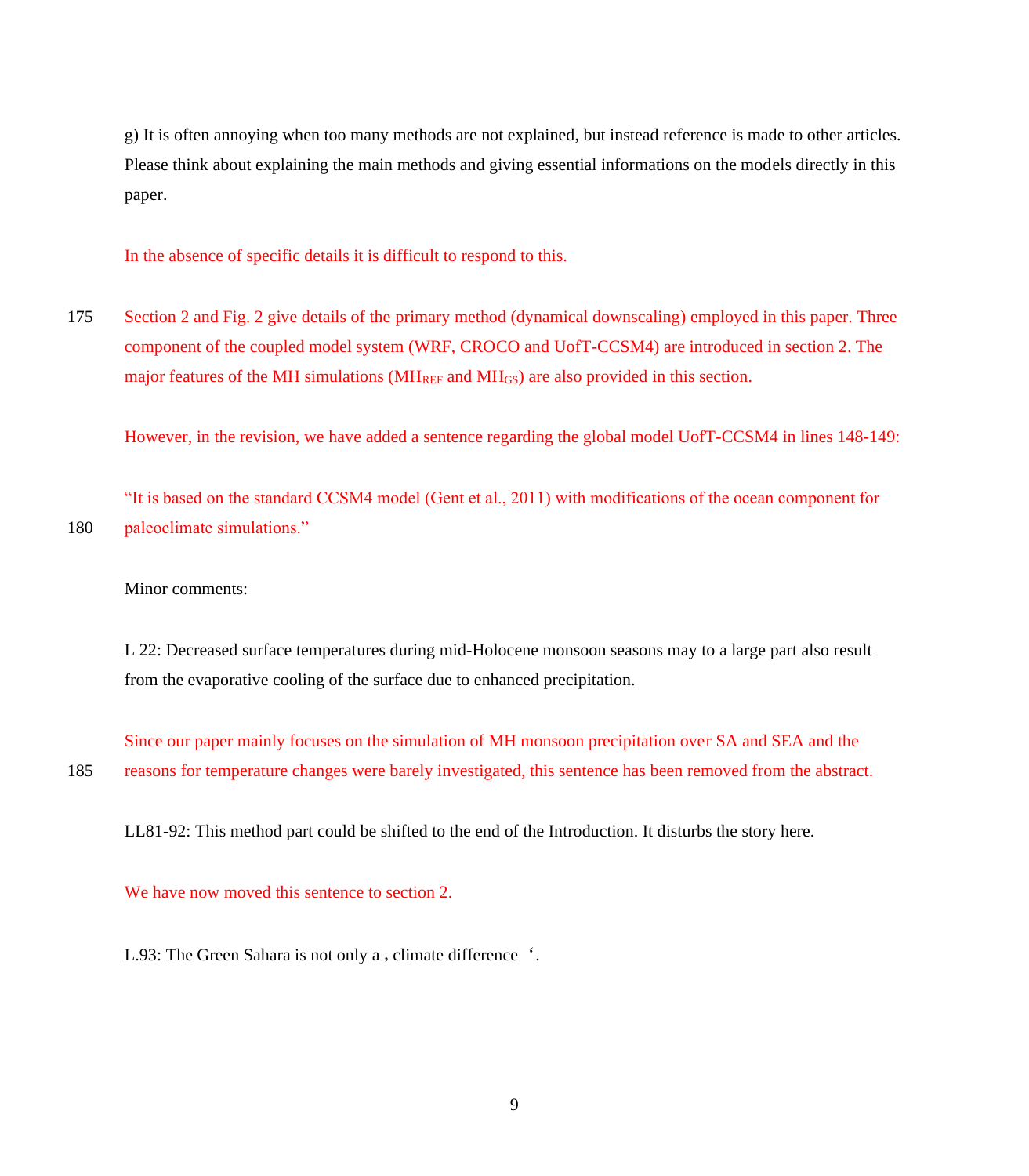In accordance with the referees' wishes, we have now changed this sentence to "During the MH, northern Africa

190 was considerably wetter than today and was covered to a great extent by a mixture of shrubland, grassland, trees, and wetlands, —namely the existence of a Green Sahara (GS; Pausata et al., 2020; Holmes and Hoelzmann, 2017; Chandan and Peltier, 2020)."

L.155: It is not clear if you name the regional simulations or global simulations or both with MHRef.

We added a sentence at the end of section 2 to make this clear: "In the following analysis, the set of MH 195 experiments (both global and regional) including no specific land surface changes over north Africa is referred to as the reference MH simulation and denoted as  $MH_{REF}$ , while the other set of MH simulations which incorporates GS boundary conditions is referred to as MH<sub>GS</sub>."

L. 159: I somehow miss a description of the land-surface conditions in Asia. Are they also prescribed according to mid-Holocene climate conditions? Does the global model includes dynamic vegetation? East Asia is also 200 greener during mid-Holocene and this also affects the Asian monsoon circulation.

Vegetation cover over Asia are prescribed in the model and pre-industrial land cover was used. We have added "a vegetation prescribed to PI values" in line 155 to make it clear.

The suggested experiment using interactive vegetation or prescribed MH vegetation is interesting and would provide further improvements in reconstructions of the MH Asian monsoon systems, and we will look into that 205 in our future studies.

L. 186-189: You could check if SST records are available for the region and if they indicate the same pattern

We have added comparisons with proxy records in lines 186-188 and 192-194:

"Regional Mg/Ca (Banakar et al., 2010; Govil and Naidu, 2010) and alkenone (Böll et al., 2015) indicate 0 to 1° C cooling in the northern and eastern Arabian Sea during the MH, which is consistent with both global and 210 regional model results."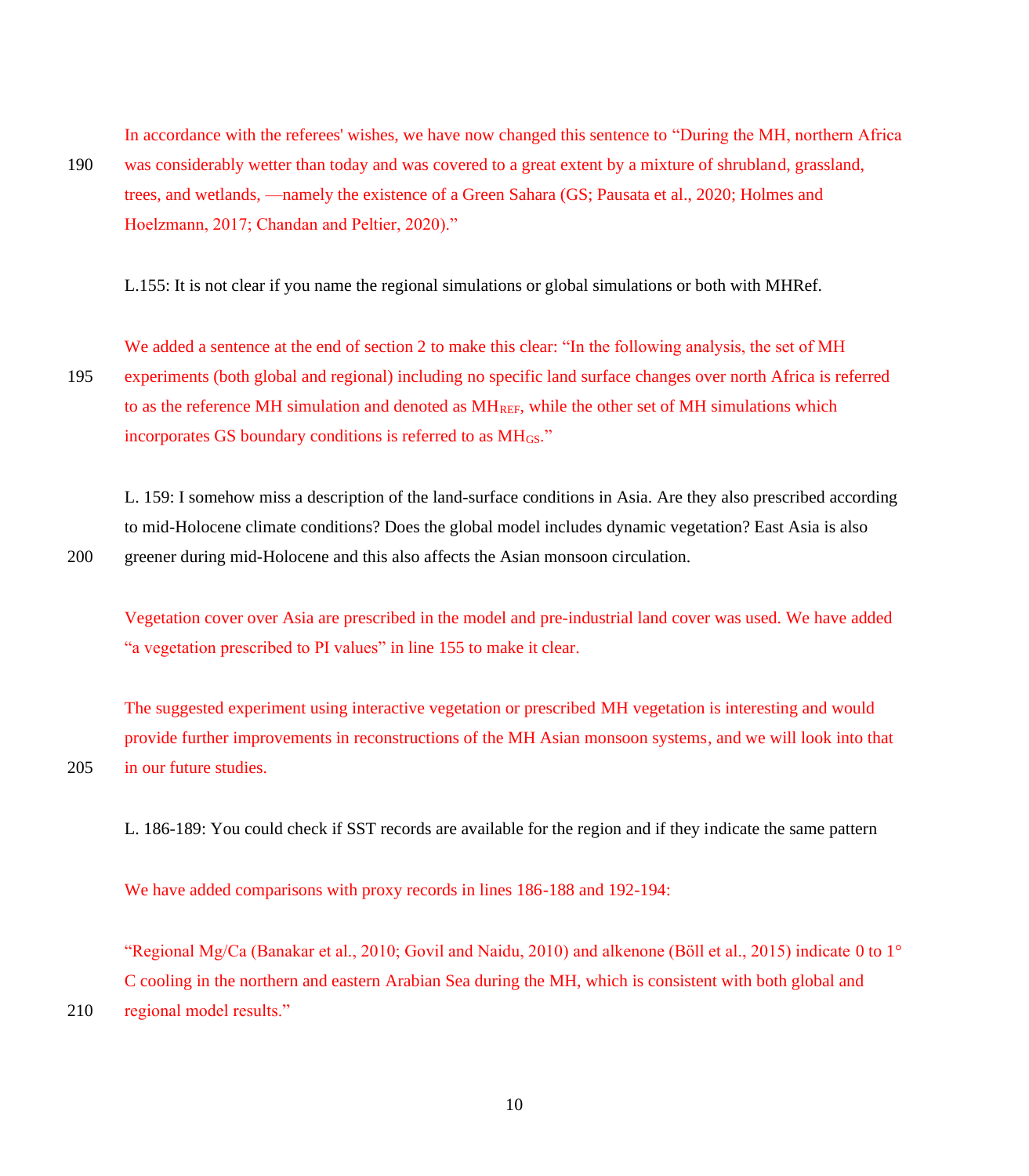"Proxy records also suggest slight warming off the coast of south India (Saraswat et al., 2013; Gaye et al., 2018), which is more consistent with the results of CROCO."

L.203: Please explain!

The negative temperature anomalies during spring and winter are a direct consequence of the reduced solar 215 insolation. The cooling during early summer is likely related to the increased reflectance of shortwave flux at high levels from the greater cloud cover and increased surface evaporation due to enhanced precipitation. However, we chose not to extensively explain the reasons of the MH temperature anomalies here in the manuscript since our main focus is the SAM and SEAM precipitation.

L.211-213: , most of SA experiences wetter climate... ' In the plot most regions are yellow which means 220 reduced precipitation during MH.""

We are referring to the WRF results (Fig. 5b) not the GCM results (Fig. 5a) here. We have now added "(Fig. 5b)" to the text to make it clearer.

L.221: , substantial differences between global and regional model...attest to the importance of high resolution modeling….' Both models more or less agree to the reconstructions, but it is not clearly visible which model 225 performs better.

We now use Mean Relative Error (MRE) to quantify the goodness of fit between model results and reconstructions in the revised manuscript (see under general comment b).

LL.224-228:Why do increased temperatures downstream of the monsoon circulation result in more precipitation, please explain!

230 We have removed this sentence here and the cause of precipitation increase is explained under general comment d.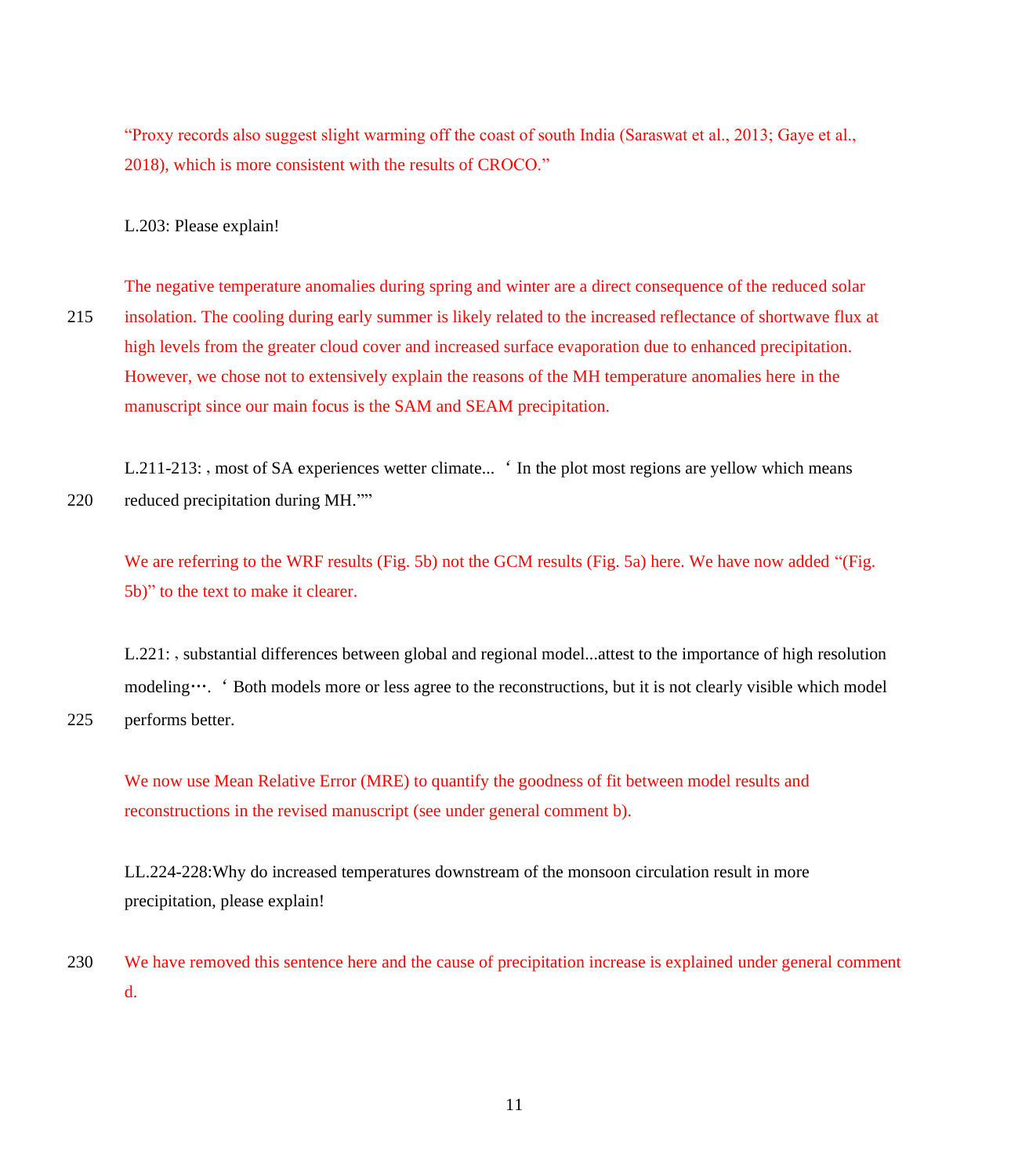L.239: Please discuss the change in East Asian monsoon circulation and its effect on the precipitation in East China.

The suggested analysis is interesting and would provide additional information concerning the East Asian

235 Monsoon, but we feel that it falls outside the scope of this study since our study focuses upon SAM and SEAM.

L.244-245: it's, Fig.6a and 6b $'$ 

We apologize for this error, and we have corrected the text as suggested.

L.245: Speleothems do not always recorder total precipitation.

This comment has already been addressed under general comment (b).

240 L.260-272: I would delete this part or move it to the Appendix.

This comment has already been addressed under general comment (a).

L.273: It's Figs. 6c and 7f.

We apologize for this error, and we have corrected the text as suggested.

L.308: Please explain the consequences of a reduced cooling over the northeastern Arabian Sea and southern 245 BOB.

We have added the following sentence here to explain the consequences of SST increase here:

"The increase in SST favors more evaporation over the Arabian Sea and BOB, thus contributing to the SAM and SEAM precipitation increase."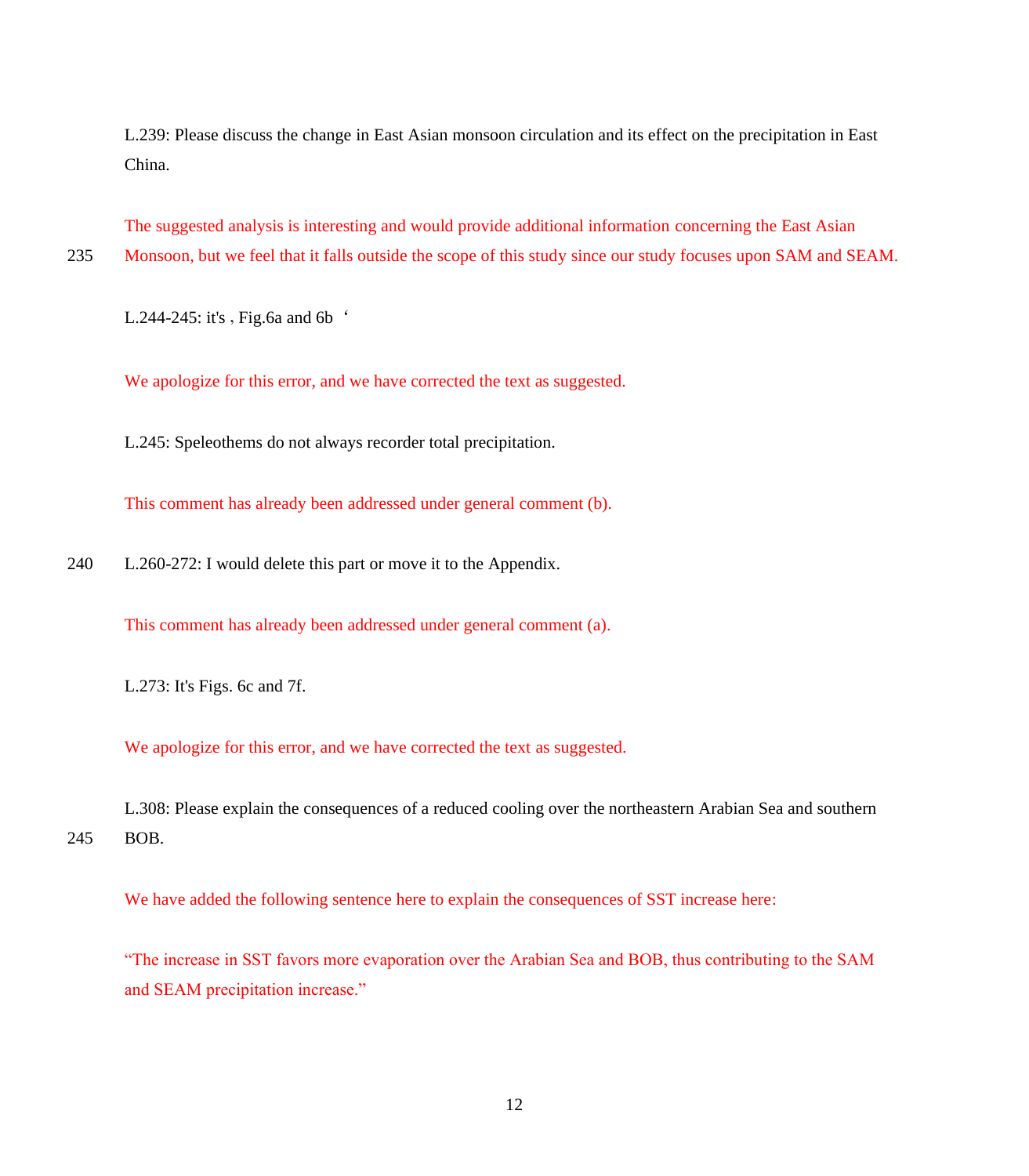L. 356: Please also discuss the large-scale circulation, including Northern Africa.

## 250 This comment has already been addressed under general comment (d).

L. 436: The changes in precipitation as response to the Green Sahara forcing may also feed back to the South and Southeast Asian monsoon circulation. Please comment on this.

We now added the following discussion to the revised manuscript:

"The precipitation increase as response to the GS forcing is associated with a drop in surface temperature over 255 SA and SEAM (Fig. 7), which reduces the sensible heat flux. On the other hand, the substantially increased SAM and SEAM precipitation leads to a release of latent heat, which warms the middle and upper troposphere and adds to the temperature difference between land and ocean (Fig. 7), thus driving stronger winds and moisture advection, which in term leads to enhanced precipitation."

Fig. 1: You do not really need this figure since you hardly explain it

260 We disagree concerning the role of Fig. 1 and have decided to keep it. This comment seems somewhat gratuitous. We have now added reference to Fig.1 whenever our analysis mentioned a new geographical location to help the reader to appreciate the geographical setting of our analyses.

Fig. 3: The black contours are difficult to see. The monsoon circulation is also determined by the crossequatorial temperature gradient and the SSTs in the Southern Indian Ocean. Please explain, if this fact affects

265 your results infered by the regional model that does not include these areas.

We have increased the weight of the black contours in the revision: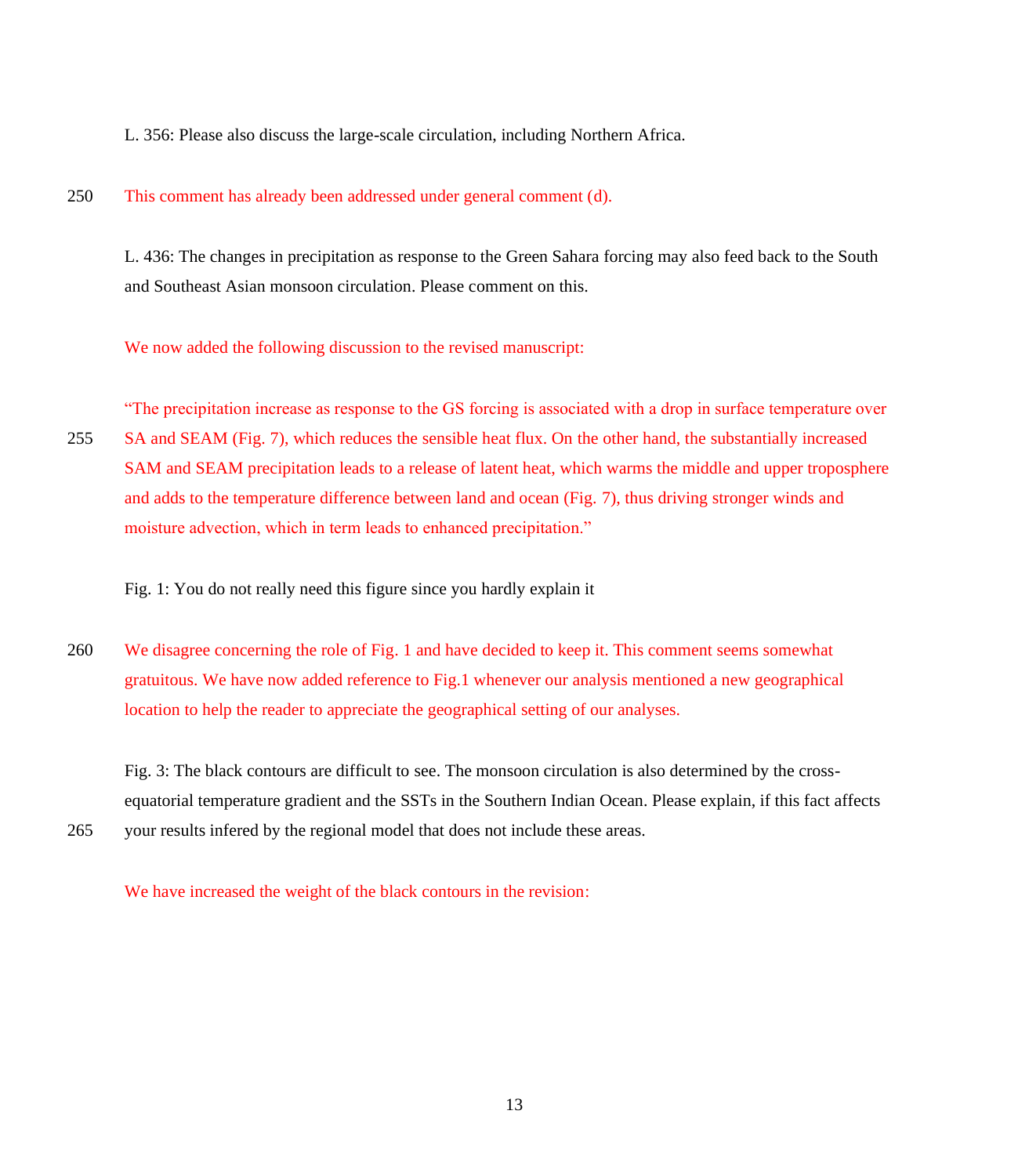

Topography contours and outline of the WRF and the CROCO domains

**Figure 3: Shaded topography along with the outlines of the (shaded region) WRF and (white rectangle) CROCO domains. The two black rectangles denote the regions used to calculate spatial averages over SA and SEA. Major rivers**  270 **and lakes are shown in grey contours and selected topographic heights in thin black contours.** 

We agree with the referee that SSTs in the Southern Indian Ocean can also affect the Asian monsoon circulation, but extending the domain of the regional model southward to include the entire Southern Indian Ocean can make the integration computationally more expensive. Besides, the Southern Indian Ocean has less complex coastlines than the northern part and thus the added value of higher resolution is expected to be

275 relatively smaller.

Fig. 8c) It seems that in both regions the MHGS simulations reveal higher temperatures year round (or at least during most of the year) compared to the MHREF. Please explain why and how this affects the precipitation distribution.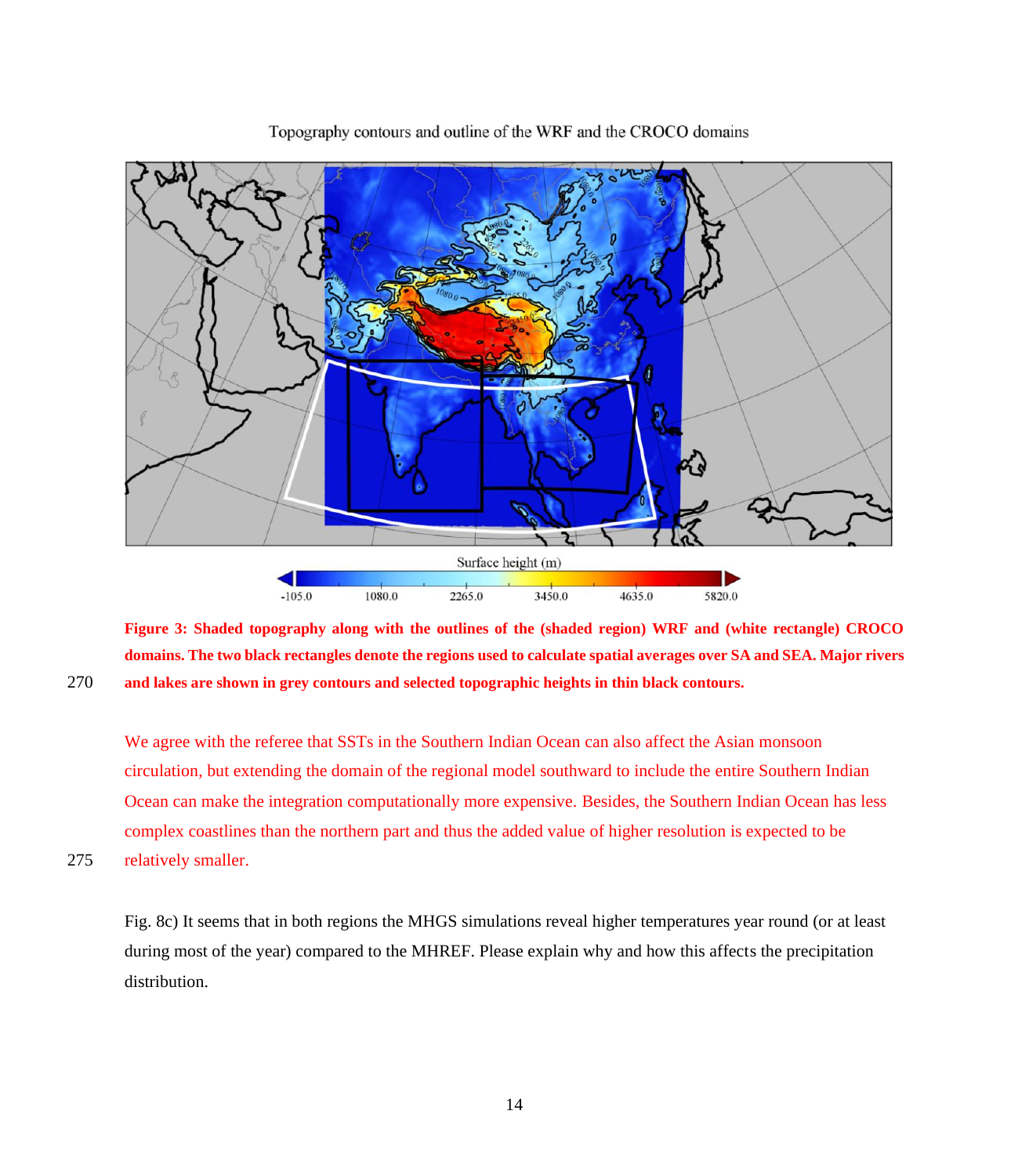We added a sentence to explain the reason for the temperature increase:

280 "Such warming is directly related to the increase in the SSTs since regions with the most pronounced warming (west coast of SA and south and west SEA) also have the largest increase in SST."

As to the link to precipitation distribution, we noticed that regional precipitation and temperature anomaly distribution patterns seem to be conversely related: regions with relatively smaller precipitation increase (he west coast of SA and south and west SEA) also have larger temperature increase and vice versa. Such

285 correlation is likely due to the fact that increased precipitation is associated with increased cloud fraction and albedo, which lead to cooler temperature. Given that the magnitude of this temperature change over  $\text{MH}_{\text{REF}}$  is quite small  $\sim 0.2^{\circ}$  C in JJAS), it is difficult to draw definitive conclusions on the effect of this warming on precipitation here.

Fig. 9c) Why is the precipitation increased in MHGS in the post-monsoon season. It would be helpful to show 290 an anomaly plot MHGS-MHREF.

We have now added two dotted lines in this figure to show the MH<sub>GS</sub>-MH<sub>REF</sub> anomalies over SA and SEA.

JJAS precipitation anomalies